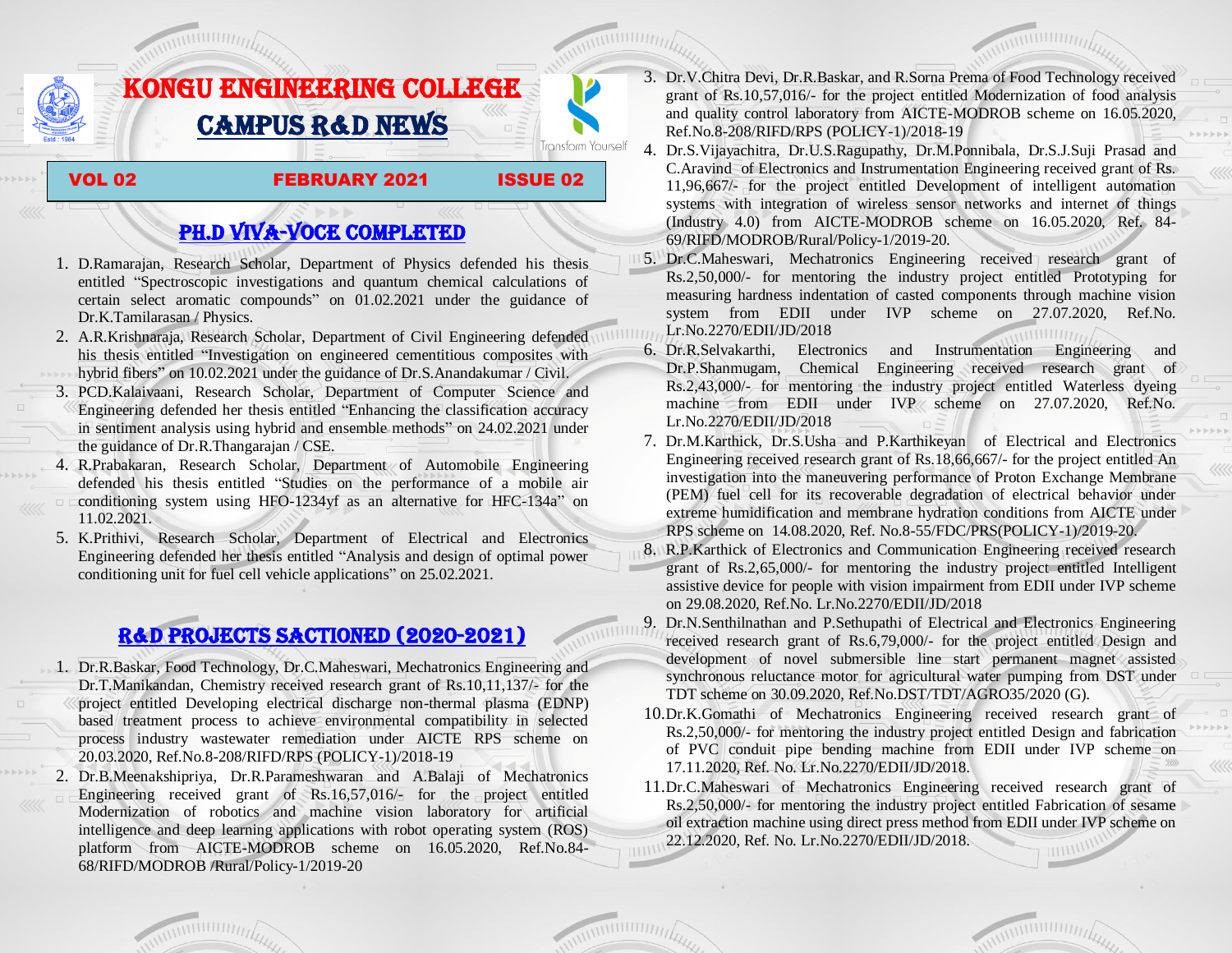- 12.Dr.M.Srinivasan of Electrical and Electronics Engineering received research grant of Rs.18,30,000/- for the project entitled Investigation on partial discharge characteristics and dissolved gas analysis of punga oil from SERB under TARE scheme on 15.12.2020, Ref.No. TAR/2020/000149.
- 13.Mr.M.S.Kamalesh of Electrical and Electronics Engineering received research grant of Rs.18,30,000/- for the project entitled Development and validation of semi-centralized DC-microgrid model for Indian residential DC-home from SERB under TARE scheme on 22.12.2020, Ref.No. TAR/2020/000221.

## Referred JOURNAL publications

- 1. Raja, K., Hasan Abdul Kader, J.M., and Hariswaran, S., (2021). Experimental Investigation on Pullout Capacity of Model Pile in Cohesionless Deposits. *IOP Conference Series: Materials Science and Engineering*,Vol.1055, p.012042.
- 2. Raja, K., Elakkya, E., Manikandan, A.T., Surya, B., and Nekila, M., (2021). Strength Characteristics Developed in Cement Stabilized Soil, *IOP Conference Series: Materials Science and Engineering*, Vol. 1055, p.012042.
- 3. Ravi Prakash, T., Balaji, S., Anandakumar, S., and Vignesh, (2021). Experimental Investigation on Behaviour of RC Circular and Square Columns Confined with Natural Fabrics, *IOP Conference Series: Materials Science and Engineering*, Vol.1055, p.012042.
- 4. Navaneethan, K.S., Kiruthika Nandhini, B., Anandakumar, S., and Jayakrishna, K.P., (2021). Pull-Out and Bond Degradation of Rebars in Reinforced Concrete Structures, *Lecture Notes in Mechanical Engineering*, pp.261-275.
- 5. Sivasathya, K., and Vijayanand, S., (2021). Review of Cold-Formed Steel Columns, *Lecture Notes in Mechanical Engineering*, pp.289-300.
- 6. Shadheer Ahamed, M., Ravichandran, P., and Krishnaraja, A.R., (2021). Natural Fibers in Concrete - A Review. *IOP Conference Series: Materials Science and Engineering*, Vol.1055, p.01205.
- 7. Arun Kumar, M., Selvapraveen, S., DharaniPrasath, P., Bavithran, R., and Dhanabal, G., (2021). Rheological properties of self compacting concrete with partial replacement of metakaolin in cement and plastic fibre. *IOP Conference Series: Materials Science and Engineering*, Vol.1055, p.012052.
- 8. Santhoshkumaar, K., Muralimohan, N., Ponkalidass, K., Naveenkumar, S., and Nirmal, K., (2021). GIS Study on Impact of Urbanisation in Perundurai on Ground Water Quality. *IOP Conference Series: Materials Science and Engineering*, Vol.1055, p.012042.
- 9. Suchithra, S., and Jayashree, S., (2021). Structural Behavior of Glulam Beams with Proper Reinforcement Bars A Review. *Lecture Notes in Mechanical Engineering*, pp.277-287.
- 10. Kulanthaivel, P., Naveenraj, V., and Prabakaran., (2021). Treatment of Contaminated Wastewater from Textile Industry: A review. *IOP Conference Series: Materials Science and Engineering*, Vol.1055, p.012042.
- 11. Krishnaraja, A.R., and Guru, K.V., (2021). 3D Printing Concrete: A Review. *IOP Conference Series: Materials Science and Engineering*, Vol.1055, p.012042.
- 12. Thiyaneswaran, M.P., Revin Jenova, L., and Navaneethan, K.S., (2021). Review paper on material properties of high performance concrete. *IOP Conference Series: Materials Science and Engineering*, Vol.1055, p.012042.
- 13. Murugan, P.C., and Joseph Sekhar, S., (2021). Investigation on the yield of producer gas from tamarind shell (Tamarindus Indica) as feedstock in an Imbert type biomass gasifier. *Fuel,* Vol.292(120310), pp.1-9.
- 14. Murugan, P.C., Navaneethakrishnan, P., and Joseph Sekhar, S., (2020). An experimental investigation on utilizing cassava stalk as biomass sources in a gasifier. *IOP Conference Series: Materials Science and Engineering*. Vol.1057, p.012040.
- 15. Bagathe Singh, N., and Sivakumar, A., (2021). Experimental Evidence on enhancing equipment effectiveness with the implementation of TPM Principles in the Bus body Building Industry. *Tierarrztliche Praxis,* Vol. 40, pp.2429-2442.
- 16. Dhanish, M.P., Selvakumar, P., Ashwin, V., and ArunKumar, P.N., (2021). Experimental studies on micro-channel heat sink with different heat transfer fluid. *AIP Conference Proceedings*, Vol. 2317(030019), pp. 1-16.
- 17. Satheesh Kumar, K.V., Vikram, S., Vigneswaran, S.J., and Sudhanhari, C.T.A., (2021). Manufacturing methods of healthy and edible cups- An integrative review. *IOP Conference Series: Materials Science and Engineering*, Vol.1055, p.012017.
- 18. Rajagopal, T., Prasanna, N., Ajay, S., Yazharasu, A., and Aranganathan, K.,
- (2021). Exergy analysis of forced convection solar flat plate collector using different working fluids. *IOP Conference Series: Materials Science and Engineering*, Vol.1055, p.012014.
- 19. Karthi, S., Sasikumar, K.S.K., Sangeetha, R.K., Saravanan, N., (2021). Effect of
- relative content on mechanical properties of coir and Napier grass fibers reinforced hybrid polyester composites. *Materials Today's Proceedings*, Vol.33(7), pp.2929-2933.
- 20. Venkatesa Prabu, D., Meenaskhi Priya, B., and Priyanka E.B., (2021). Design Fabrication and Control of Soft Robotic Gripper for Material Handling. *Lecture notes on Materials, Design, and Manufacturing for Sustainable Environment, Lecture Notes in Mechanical Engineering*, 496754.
- 21. Pratheep, V.G., Priyanka, E. B., Thangavel,S., Heenalisha,K., Ariya Manickam, M., and Logaram, A. P., (2021). Automatic Body Posture Corrector for Spinal Cord Patients, *Lecture notes on Materials, Design, and Manufacturing for Sustainable Environment, Lecture Notes in Mechanical Engineering*, 496754.
- 22. Ramya Suresh., Baskar Rajoo., Maheswari Chenniappan., and Manikandan Palanichamy (2021).Treatment possibilities of electrical discharge non-thermal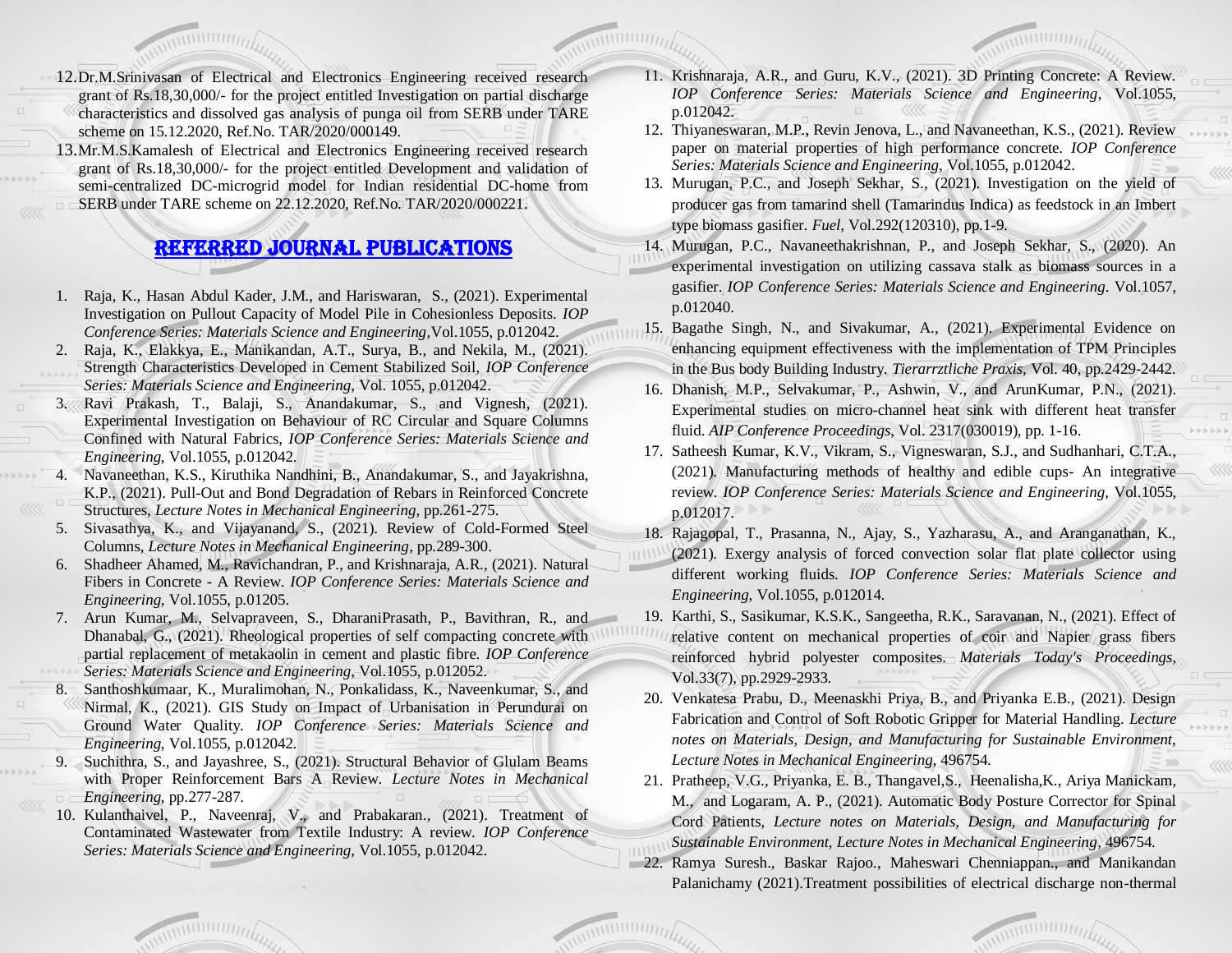plasma for industrial wastewater treatment-review. *IOP Conference Series: Materials Science and Engineering*, Vol.1055(1), p.012018.

- 23. Parameshwaran, R., Maheswari, C., Nithyavathy, N., Rishab Govind, R., Selvakumar, N., Robin Deva Dharshan, N., and Vasanth, M., (2021). LABVIEW Based Simulation on Welding Seam Tracking Using Edge Detection Technique. *IOP Conference Series: Materials Science and Engineering*, Vol.1055(1), p. 012026.
- 24. Maheswari, C., Perinchery, A.A.B., Priyanka, E.B., Ambika, K.S., Narmatha, S., Prenitha, A. and Monisha, M., 2021, February. Review on Online Monitoring and Control in Industrial Automation–An IoT Perspective. *In IOP Conference Series: Materials Science and Engineering,* Vol. 1055(1), p. 012034.
- 25. Rooshan, M.J., Shankar, S., and Nithyaprakash, R., (2021). Design and fabrication of fresh juice vending machine for commercial applications. *IOP Conference Series: Materials Science and Engineering*, Vol.1055(1), p. 012010.
- 26. Pratheep, V.G., Tamilarasi, T., Dhileephan, K., Alwin J Antony, Heeraj, A., and Akash, M., (2021). Design and fabrication of multitasking transit robot. *IOP Conference Series: Materials Science and Engineering,* Vol. 1057(1), p. 012034.
- 27. Pratheep, V.G., Chinnathambi, M., Priyanka, E.B., Ponmurugan, P., Pridhar and Thiagarajan (2021). Design and Analysis of six DOF Robotic Manipulator. *IOP Conference Series: Materials Science and Engineering*, Vol.1055(1), p.012005.
- 28. Arunkumar, V., Adithya, B., and Bijoy Antony, P.T., (2021). Snake Robots for Rescue Operation. *IOP Conference Series: Materials Science and Engineering*, Vol. 1055(1), p.012001.
- 29. Arunkumar, V., Meenakshipriya, B., Antony, P. B., Adithya, B., and Vikinesh, M. H., (2021). Design and Fabrication of Octopod for Survey and Rescue Operation. *IOP Conference Series: Materials Science and Engineering,* Vol. 1055(1), p.012021.
- 30. Gomathi, K., Ganesh, T., Bharanidharan, J., Arvindh Prajathkar, A.P., and Aravinthan, R., (2021). Condition Monitoring of 3D Printer Using Micro Accelerometer. *IOP Conference series: Materials Science and Engineering,* Vol. 1055(1), p.012035.
- 31. Gomathi, K., Arangamuthalvan, Deepigkashri, Dharnieshwaran, C.B., Dhivya, S., and Praveen, C., (2021). Design and Fabrication of Low Cost 3D Printer. *IOP Conference series: Materials Science and Engineering,* Vol. 1055 (1), p.012036.
- 32. Balaji, A., Mithil, J., and Jason Gousanal, J., (2021). Design of Dual Copter for Surveillance Applications. *IOP Conference Series: Materials Science and Engineering*, Vol.1012(1), p.012021.
- 33. Balaji, A., Mithil, J., & Gousanal, J. J., (2021). Design and Analysis of Universal Gripper for Robotics Applications. *IOP Conference Series: Materials Science and Engineering*, Vol.1012(1), p.012006.
- 34. Balaji, A., Shanthini, E.R., Rooshan, M.J., and Sivaram, V., (2021). Robust Design of Smart Lawn Cutter for Gardening Companion. *IOP Conference Series: Materials Science and Engineering,* Vol.1012(1), p. 012005. IOP Publishing.
- 35. Balaji, A., Ragunathan, R., Sai, R.R., and Nithya, V., (2021). Infobot: An Autonomous System for Offline Shopping. *IOP Conference Series: Materials Science and Engineering*, Vol.1055(1), p. 012004.
- 36. Balaji, A., Rithic Sai, R., Jason Gousanal, J., and Mithil, J., (2021). Robust Design of Automatic Sheet Fixing System for Metal Roofing. *IOP Conference Series: Materials Science and Engineering*, Vol.1055(1), p. 012009.
- 37. Nithyavathy, N., Arun Kumar, S., Rahul, D., Satheesh Kumar, B., Shanthini, E.R., and Naveen, C., (2021). Detection of fire prone environment using Thermal Sensing Drone. *IOP Conference Series: Materials Science and Engineering*, Vol.1055(1), p.012006.
- 38. Kiruba Shankar, R., Indra, J., Oviya, R., Heeraj, A and Ragunathan, R., (2021). Machine Vision based quality inspection for automotive parts using edge detection technique. *IOP Conference Series: Materials Science and Engineering*, Vol.1055(1), p.012029.
- 39. Tony Thomas, A., Mahesh Kumar, K.V., Thangarasu, S.K., and Naveen Saravanan, S., (2021). Design and Development of Mobile AID for Muscular Dystrophy. *IOP Conference Series: Materials Science and Engineering*, Vol.1055(1), p.012046.
- 40. Praveen Kumar, S., Srihariharan, D., Sai Harish, K. M., Adithya and Hemachander, R., (2021). Design and fabrovation of IOT switch with manual override. *IOP Conference Series: Materials Science and Engineering*, Vol.1055(1), p. 012086.
- 41. Praveen Kumar, S., Hehma Gayatri, R., Nathiya, S., and Hemachander, R., (2021). Design and Fabrication of Semi-Automated Facsimile Stamping Machine. *IOP Conference Series: Materials Science and Engineering*, Vol.1055(1), p. 012085.
- 42. Prabu, D.V., Meenakshi Priya, B., Priyanka, E.B., and Kalaiarassan, G.  $(2021)$ . Design and Fabrication of a Multinomial Model for Machine Interference Problem. *IOP Conference Series: Materials Science and Engineering*, Vol.1055(1), p.012049.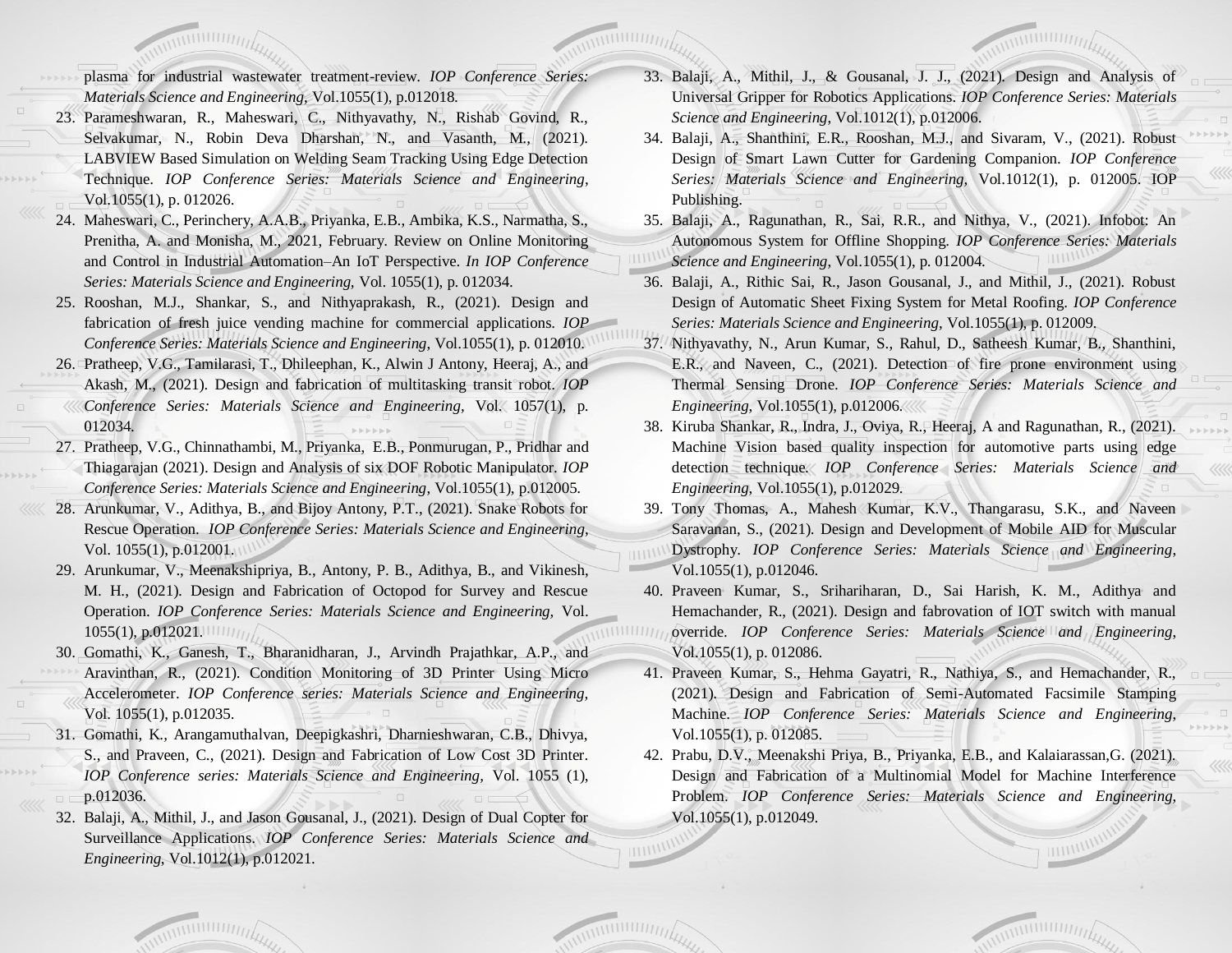- 43. Priyanka, E.B., Thangavel, S., Madhuvishal, V., Tharun, S., Raagul, K.V., and Shiv Krishnan, C.S., (2021). Application of Integrated IoT Framework to Water Pipeline Transportation System in Smart Cities, In: Peter J., Fernandes S., Alavi A. (eds) Intelligence in Big Data Technologies—Beyond the Hype. *Advances in Intelligent Systems and Computing*, Vol.1167.
- 44. Priyanka, E.B., Thangavel, S., and Gao, X.Z., (2021). Review analysis on cloud computing based smart grid technology in the oil pipeline sensor network system. *Petroleum Research*, Vol.6(1), pp.77-90.
- 45. Muthukumar, A., and Krishnamurthy, K., (2021). Bus body manufacturing system via FEMA and fuzzy logic controller. *Soft Computing*, Vol. 25, pp.3889– 3901.
- 46. Suganeswaran, K., Dhileephan, K., Nithyavathy, N., Ganeshan, P., Arunkumar, S., and Antony, A.J., (2021). Machine Learning based Mechanism for Crowd Mobilization and Control, *6 th International Conference on Inventive Computation Technologies (ICICT), Coimbatore, India*, 2021, pp. 1334-1339.
- 47. Baskaran, S., Ramkumar, V., Venkatesa Prabhu, D., Ramesh Kumar, T., and Meenakshipriya, B., (2021). A Extensive review on befitting batteries and drives for electric vehicles. *Lecture notes on Materials, Design, and Manufacturing for Sustainable Environment, Lecture Notes in Mechanical Engineering*, 496754.
- 48. Sathiskumar, S., Sureshkumar, M., Kumar, R.V.R., Aswathaman, R. and Dhavaneeswaran, N., (2021). Effects of gasoline fumigation on the performance and emission characteristics of CI engine fuelled with mahua biodiesel. *AIP Conference Proceedings*, Vol.2317(1), pp.030014.
- 49. Boopalan, N., Kalidasan, B., Kumar, D.R., Ragupathi, E., Gurumoorthy, M. and Praveenraj, S., (2021). Experimental study and analysis of single slope solar still integrated with Phase Change Material. *IOP Conference Series: Materials Science and Engineering,* Vol.1059(1), pp.012010.
- 50. Boopalan, N., Kalidasan, B., Ranjith, K., Dhanush, B., Anbarasu, S. and Selvam, S.P., (2021). Experimental Study and Performance Analysis of Phase Change Material Integrated Stepped Slope Solar Still. *IOP Conference Series: Materials Science and Engineering,* Vol. 1059(1), pp.012002.
- 51. Vinith, K.K., Soundar, A., Mahalingam, S., Sujai, S. and Prasad, P.G., (2021). Experimental Investigation for the usage of Diesel-Jatropha–Rice bran Biodiesel Mixture Blends in Four Stroke Diesel Engine. *IOP Conference Series: Materials Science and Engineering,* Vol.1055(1), pp.012067.
- 52. Chinnasamy, J., Periasamy, S., Chinnasamy, V., Kumar, H.P., Hariharan, S., Diwakar, A., and Piruthiviraj, B., (2021). Design and Analysis of Bumper Beam and Energy Absorbers by Using Composite Materials. *IOP Conference Series: Materials Science and Engineering,* Vol.1055(1), pp.012044.
- 53. Chinnasamy, J., Periasamy, S., Singh, A.P., Mohanesh, S., Manikandan, R., Gokul, L., and Deepak, S., (2021). Study and Simulation of Autonomous Quadrotor Tracking a Pre-Defined Trajectory Using Matlab. *IOP Conference Series: Materials Science and Engineering,* Vol.1055(1), pp.012045.
- 54. Periasamy, S., Chinnasamy, J., Natarajan, J., Ravirajan, S., and Nagharajan, D., (2021). Study on performance and emission characteristics of split injection CRDi engine fueled with orange peel oil and diethyl ether. *IOP Conference Series: Materials Science and Engineering,* Vol.1055(1), pp.012043.
- 55. Deepankumar, S., Saravanan, B., Sudhirkumar, V., Boopalan, N., Sundaramahalingam, A. and Dhayaneethi, S., (2021). Design and Analysis with

Optimization of Car Radiators using Nanofluids. *Book Chapter on Advanced Manufacturing Systems and Innovative Product Design: Select Proceedings of IPDIMS 2020*, p.33.Springer.

- 56. Usha, S., Karthik, M., Lalitha, R., Jothibasu, M., and Krishnamoorthy, T., (2021). Automatic Turning ON/OFF Bike Indicator Using Offline GPS Navigation System. *IOP Conference Series: Materials Science and Engineering,* Vol.1055(1), pp.012032.
- 57. Ashok Kumar, L., Albert Alexander, S., and Uma Maheswari, Y., (2021). Performance Enhancement of a Photovoltaic Module Using Solar Functional Coatings. *Journal of Materials Science: Materials in Electronics*, Vol.32(1), pp.1242-1257.
- 58. Devi, D., Sophia, S., and Maheswari, S., (2021). Real Time Cognitive State Prediction Analysis using Brain Wave Signal. *IOP Conference Series: Materials Science and Engineering*, Vol.1055, No.012125.
- 59. Sarathkumar, D., Srinivasan, M., Albert Alexander Stonier., and Ravi
- Samikannu., (2021). A Research Survey on Microgrid Faults and Protection Approaches, *IOP Conference Series: Materials Science and Engineering*, Vol.1055, No.012128.
- 60. Sarathkumar, D., Srinivasan, M., Albert Alexander Stonier., Ravi Samikannu.,
- Narasimha Rao Dasari., and Raymon Antony Raj., (2021). A Technical Review on Classification of Various Faults in Smart Grid Systems. *IOP Conference Series: Materials Science and Engineering*, Vol.1055, No.012152.
- 61. Sarathkumar, D., Srinivasan, M., Albert Alexander Stonier., Ravi Samikannu., Narasimha Rao Dasari., and Raymon Antony Raj., (2021). A Technical Review on Self-Healing Control Strategy for Smart Grid Power System. *IOP Conference Series: Materials Science and Engineering*, Vol.1055, No.012153.
- 62. Gomathy, S., Sabarimuthu, M., KrithikaSree, S., Radha, J., Vennila, R., and Krishna, M.P., (2021). Photovoltaic - Battery Operated Electric Vehicle with an Energy Management Strategy. *IOP Conference Series: Materials Science and Engineering*, Vol.1055, No.012134.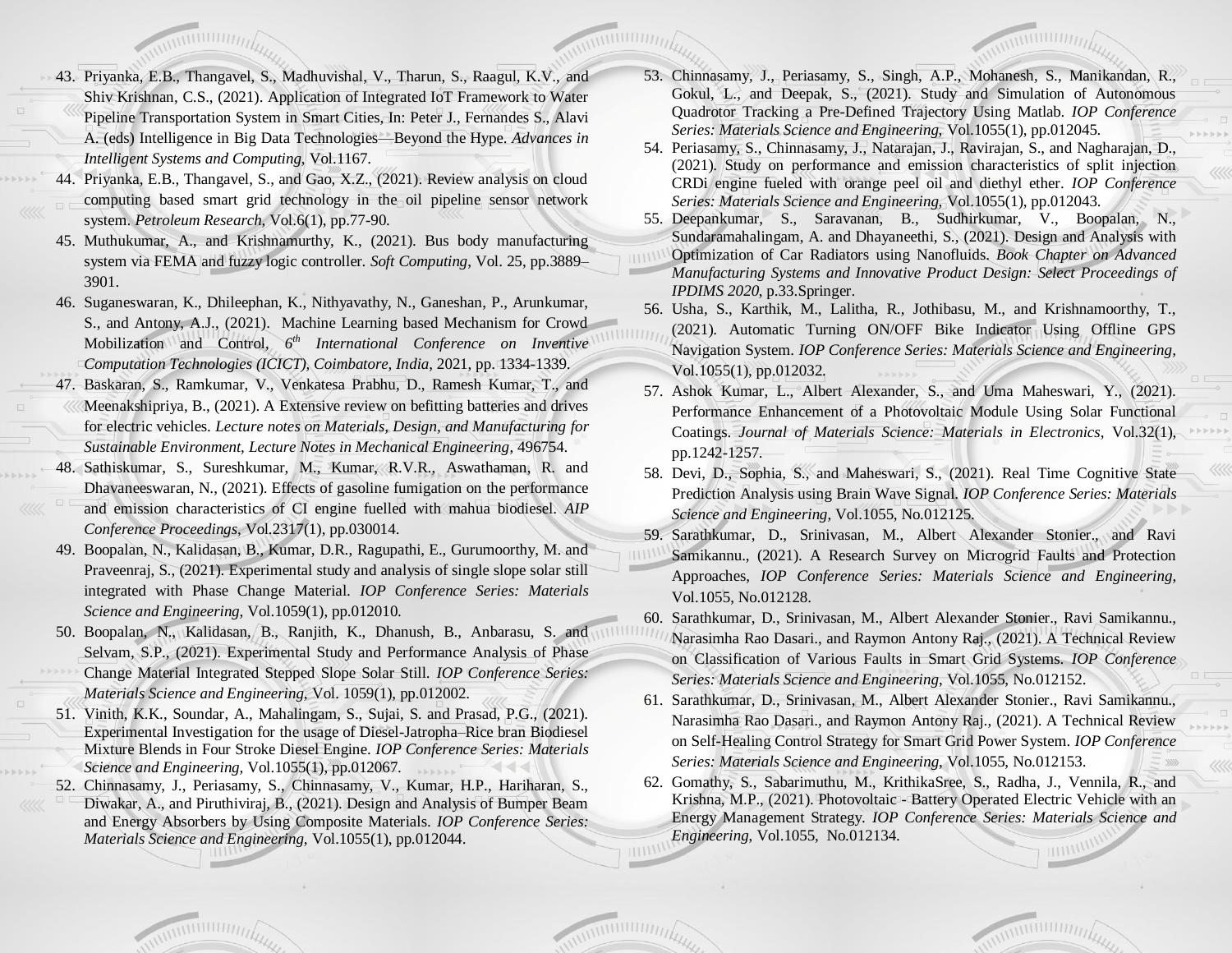- 63. Sabarimuthu, M., Senthilnathan, N., Monnisha, A.M., KamaleshKumar, V., Krithika Sree, S., and Mala Sundari, P., (2021). Measurement and Analysis of Power Quality Issues Due to Electric Vehicle Charger. *IOP Conference Series: Materials Science and Engineering*, Vol.1055, No.012131.
- 64. Radha, D., Arun Kumar, M., Nagarjuna Telagam, and Sabarimuthu, M., (2021). Smart Sensor Network-Based Autonomous Fire Extinguish Robot Using IoT. *International Association of Online Engineering*, Vol.17(1), pp.101-110.
- 65. Navinkumar, T.M., Aruljothi, R., Srinivasan, M., and Albert Alexander Stonier., (2021). Hybrid PV-Wind System with power quality improvement using PV-DVR. *IOP Conference Series: Materials Science and Engineering*, Vol.1055, No.012145.
- 66. Sukumar Ponnusamy., Ravi Samikannu., Tihabologo, B.A., W Ullah., and Srinivasan Murugesan., (2021). Design and development of microcontroller based temperature monitoring and control system for power plant generators. *IOP Conference Series: Materials Science and Engineering*, Vol.1055, 012158,pp.1-9.
- 67. Sujatha Balaraman., Madavan, R., Vedhanayaki, S., Saroja, S., Srinivasan, M., and Albert Alexander Stonier., (2021). Fault Diagnosis and Asset Management of Power Transformer Using Adaptive Boost Machine Learning Algorithm. *IOP Conference Series: Materials Science and Engineering*, Vol.1055, No.012133.
- 68. Srinivasan, M., Albert Alexander Stonier., Visalaxi, G., Revanth, M., Sanjeevkumar, K., Sinduja, B., and Subiksha, S., (2021). Design of Bidirectional Battery Charger for Electric Vehicle. *IOP Conference Series: Materials Science and Engineering*, Vol.1055, No.012141.
- 69. Srinivasan, M., Nithya Sai, S., Albert Alexander, S., Prabhakaran, N., Gokul, C., and Visalaxi, G., (2021). Development of peanut separator and thruster. *IOP Conference Series: Materials Science and Engineering*, Vol.1055, No.012053.
- 70. Karuppasamy Pandiyan, M., Agnes Idhayaselvi, V., Danalakshmi, D., and Sheela, A., (2021). Online estimation of control parameters of FACTS devices for ATC enhancement using artificial neural network. *IOP Conference Series: Materials Science and Engineering*, Vol.1055, No.012146.
- 71. Sheela, A., Atshaya, M., Revathi, S., and Jeyapaul Singh, N., (2021). Investigation on PMSM for electric vehicle applications using co-simulation of MATLAB and magnet software. *IOP Conference Series: Materials Science and Engineering*, Vol.1055, No.012138.
- 72. Manjunathan, A., Suresh Kumar, A., Udhayanan, S., Thirumarai Selvi, C., and Albert Alexander, S., (2021). Design of Autonomous Vehicle Control using IoT. *IOP Conference Series: Materials Science and Engineering*, Vol.1055, No.012008.
- 73. Anand Prem, P.K., Pranit Jeba Samuel, C., Nagaraj, S., Subhashree, G.R., and Albert Alexander, S., (2021). Frequency sextupling millimeter wave generation by using lithium niobate mach zehnder modulator without an optical amplifier. *IOP Conference Series: Materials Science and Engineering*, Vol.1055, No.012066.
- 74. Gokulakrishnan, K., Kiruthiga, B., Jayapal, N., Karthi, S.P., and Albert Alexander, S., (2021). Detection & Defensive Approach for Primary user Emulation Attacking Cognitive Radio Network. *IOP Conference Series: Materials Science and Engineering*, Vol.1055, No.012070.
- 75. Senthil Kumar, V., Nagadeepan, A., Hubert Tony Raj, L., Sabarish, P., and Albert Alexander, S.,  $(2021)$ . Optimization of aluminum alloy by CO<sub>2</sub> laser cutting using genetic algorithm to achieve surface quality. *IOP Conference Series: Materials Science and Engineering*, Vol.1055, No.012123.
- 76. Kavitha, M., Syedakbar, SA, Meenal, T., Sarath Kumar, R., and Albert Alexander, S., (2021). Enhanced Algorithm for Bio Metric Based Secret Data Hiding. *IOP Conference Series: Materials Science and Engineering*, Vol.1055, No.012126.
- 77. Rajaguru, R., Mathankumar, M., Balakumar, A., Dinesh Kumar, J.R., and Albert Alexander, S., (2021). An Intelligent Framework for Traffic Management System using Narrow Band-IoT. *IOP Conference Series: Materials Science and Engineering*, Vol.1055, No.012127.
- 78. Sivamani, D., Shyam, D., Nazar Ali, A., Premkumar, K., Narendiran, S., and Albert Alexander, S.,(2021). Solar Powered Battery Charging System using Optimized PI Controller for Buck Boost converter. *IOP Conference Series: Materials Science and Engineering*, Vol.1055, No.012151.
- 79. Nagarajan, L., Anne Rosaline, A., Baladhandapani, R., Nazar Ali, A., and Albert Alexander, S., (2021). Analysis of Three Phase Nine Level Diode Clamped Multi Level Inverter. *IOP Conference Series: Materials Science and Engineering*, Vol.1055, No.012155.
- 80. Udayakumar, M.D., Saradha Devi, A., Raja, E., Nazar Ali, A., and Albert Alexander, S., (2021). Augmentation of Low Voltage Ride through (LVRT) Capability using ANN based electric spring for a Grid-tied Wind Energy
- Conversion System. *IOP Conference Series: Materials Science and Engineering*, Vol.1055, No.012156.
- 81. Subramaniya Siva, A., Parthasarathy, P., Gijipriya, K., Vinothini, N., and Albert Alexander, S., (2021). Anticipation of Battery Condition Using Internet of Things. *IOP Conference Series: Materials Science and Engineering*, Vol.1055,  $11111111$ No.012157.
	- 82. Suresh, M., Srinivasasn, M., Gowri Shankar, S., Karthikeyan, D., Nakhul, V., Naveen Kumar, A., Sundar, S., and Maniraj, P., (2021). Monitoring and Automatic Control of various parameters for Mushroom Farming. *IOP Conference Series: Materials Science and Engineering*, Vol.1055, pp.012011.
	- 83. Iniya, V., Maniraj, P., Anushiya, S., Sarathapriya, M., Sowmiya, S., Suresh, M., and Srinivasan, M., (2021). Reactive Power Control of Single Phase Grid Connected Photovoltaic System. *IOP Conference Series: Materials Science and Engineering*, Vol.1055, pp.012130.
	- 84. Ponnibala, M., Priyanka, E.B., and Thangavel, S., (2021). Proliferative Diabetic Retinopathy Diagnostic Investigation using Retinal Blood Vessels Mining Technique. *Sensing and Imaging,* Vol.22, Article ID:10.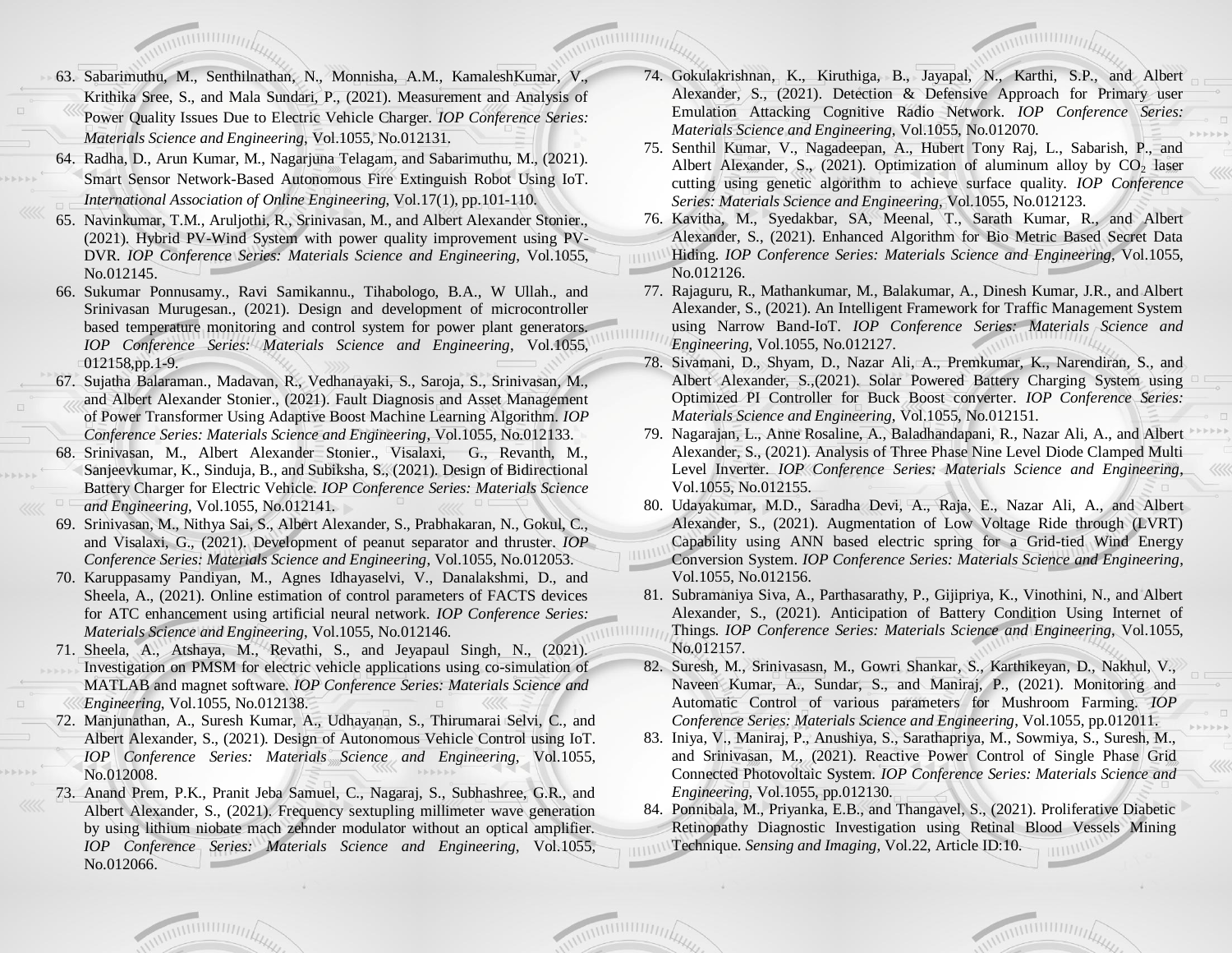- 85. Revathi, P., Mrunalini, T., Niranjana, M., Prithivi Raj, C., Siva Prakash, J., and Sudharsan, K., (2021). Smart water management towards quality and improvement using IoT. *IOP Conference Series: Materials Science and Engineering,* Vol.1055(012080).
- 86. Aravind, C., Suji Prasad, S.J., Aarthi, J., Aruna, L., Lavanya, M., and Madhan Kumar, T., (2021). Automatic Control of Massecuite Temperature in the Sugar Processing Industry. *IOP Conference Series: Materials Science and Engineering*, Vol.1055(012025).
- 87. Suji Prasad, S.J., Yugananth, P., Kumaravelan, R., Suresh Kumar, R., Aravindan, V., Harish, V.A., Janani, S., and Kausika, S.D., (2021). Automatic Barrier Control in the Zebra crossing of Roads for Pedestrian Safety. *IOP Conference Series: Materials Science and Engineering,* Vol.1055(012020).
- 88. Janarthanan, P.P., Murugesan, G., and Ashok, V., (2021). A Review on Diagnosis of Autism Spectrum Disorder using EEG based on the Machine Learning Techniques. *Solid State Technology*, Vol.63(5), pp.9441-9448.
- 89. Kalaiselvi, T.C., and Swathi, S., (2021). Road and Sight Functions Detection and Recognition using Stacked Sparse Autoencoders (SSAE). *Annals of Romanian Society of Cell Biology*, Vol.25(1), pp.1912-1926.
- 90. Nirmaladevi, P., and Manoj Senthil, K., (2021). Artificial intelligent third umpire runout decision making using image processing. *IOP Conference Series: Materials Science and Engineering*, Vol.1055(012095), pp.1-8.
- 91. Nirmaladevi, P., and Arun, A., (2021). A Survey on Current Semantic level Algorithms for improving Performance in CBIR. *IOP Conference Series: Materials Science and Engineering*, Vol.1055(012118), pp. 1-12.
- 92. Nirmaladevi, P., and Pradeep, S., (2021). A Review on Speckle Noise Reduction Techniques in Ultrasound Medical images based on Spatial Domain, Transform Domain and CNN Methods. *IOP Conference Series: Materials Science and Engineering*, Vol.1055(012116), pp.1-9.
- 93. Vennila, A., Balambigai, S., Deepa, G., Ilakkia, M., Harshikaa devi, P. and Naagavignesh, V., (2021). Image recognition based billing system for fruit shop using raspberry PI. *IOP Conference Series: Materials Science and Engineering*, Vol.1055( 012030), pp. 1-8.
- 94. Anbumani, V., and Geetha, V., (2021). Development of Cloud-Based Agriculture Marketing System with Intellectual Weigh Machine. *IOP Conference Series: Materials Science and Engineering*, Vol.1055(012016), pp.  $\ll 1-10.$
- 95. Geetha, V., and Anbumani, V., (2021). IoT Based Well-organized Hostel Power Consumption and Attendance Administration System. *IOP Conference Series: Materials Science and Engineering*, Vol.1055( 012016), pp. 1-10.
- 96. Gopal, S.B., Poongodi, C., Nanthiya, D., Snega priya, R., Saran, G., and Sathya Priya, M., (2021). Mitigating DoS attacks in IoT using Supervised and Unsupervised Algorithms – A Survey. *IOP Conference Series: Materials Science and Engineering*, Vol.1055(012072), pp.1-8.
- 97. Kasthuri, N., and Balambigai, S., (2021). Source Localization for Underwater Acoustics using ESPRIT Algorithm. *IOP Conference Series: Materials Science and Engineering*, Vol.1055(012023), pp.1-8.
- 98. Manimegalai, M., Nirmaladevi, P., Mekala, V., Haripriya, S., Jawahar, B., and Mageshkumar M., (2021). A Machine learning approach to monitor Brain Health and epilepsy detection. *IOP Conference Series: Materials Science and Engineering*, Vol.1055(012091), pp.1-8.
- 99. Manoj Senthil, K., Nirmaladevi, P., Praveen Raj, K.G., and Kavin,M., (2021). Food management and surveillance using Viola Jones algorithm and Local Binary Pattern Histogram. *IOP Conference Series: Materials Science and Engineering*, Vol.1055(012079), pp.1-8.
- 100.Vibin Mammen Vinod., Govindasamy Murugesan., Mekala, V., Thokaiandal, S., Vishnudevi, M. and Siddharth, S.M., (2021). A Low-Cost Portable Smart
- Card Based Attendance System. *IOP Conference Series: Materials Science and Engineering*, Vol.1012(012046), pp.1-11.
- 101.Vibin Mammen Vinod., Govindasamy Murugesan., Mekala, V., Deepa, D., Abinaya, S., and Bairavi, K., (2021). A Low-Cost Portable Handheld System for Monitoring and Verification of Vehicle Documents. *IOP Conference Series: Materials Science and Engineering*, Vol.1012(012044), pp.1-7.
- 102.Malliga, S., Kogilavani, S.V., and Nandhini, P.S., (2021). A Comprehensive Review of Applications of Internet of Things for Covid-19 Pandemic. *IOP Conference Series: Materials Science and Engineering*, Vol.1055, pp.1-9.
- 103.Muthuraja, M., and Shanthi, N., (2021). A Survey on Classification of Diabetic Foot Ulcer using Machine Learning Algorithms. *Annals of the Romanian Society for Cell Biology*, Vol.25(1), pp.1881 - 1894.
- 104.Vani Rajasekar, Premalatha, J., Sathya, K., Dhanesh Raakul, S., and Muzafer Saracevic, (2021). An Enhanced Anti-phishing Scheme to Detect Phishing Website. *IOP Conference Series: Materials Science and Engineering*, Vol.1055, pp.1-7.
- 105.Tamil Selvi, K., Thamilselvan, R., and Mohana Saranya, S., (2021). Diffusion
- convolution recurrent neural network a comprehensive survey. *IOP Conference Series: Materials Science and Engineering*, Vol.1055, pp.1-11.
- 106.Dharani, M.K., Thamilselvan, R., Natesan, P., Kalaivaani, PCD., and Santhoshkumar, S., (2021). Review on Crop Prediction using Deep Learning Techniques. *Journal of Physics: Conference Series*, Vol.1767, pp.1-10.
- 107.Shanthi, S., Nirmaladevi, K., Pyingkodi, M., Dharanesh, K., Gowthaman, T., and Harsavardan, B., (2021). Machine learning approach for detection of keratoconus. *IOP Conference Series: Materials Science and Engineering*, Vol.1055, pp.1-9.
- 108.Mohana Saranya, S., Rajalaxmi, R.R., Prabavathi, R., Suganya, T., Mohanapriya, S., and Tamilselvi, K., (2021). Deep Learning Techniques in Tomato Plant – A Review. *Journal of Physics: Conference Series*, Vol.1767, pp.1-14.
- 109.Ponselvakumar, A.P., Anandamurugan, S., Logeswaran, K., Nivashini, S., Showentharya, S.K. and Jayashree, S.S., (2021). Advancement in Precision Medicine and Recommendation System for Clinical Trials using Deep Learning Methods. *IOP Conference Series: Materials Science and Engineering,* Vol.1055(1), p.012110.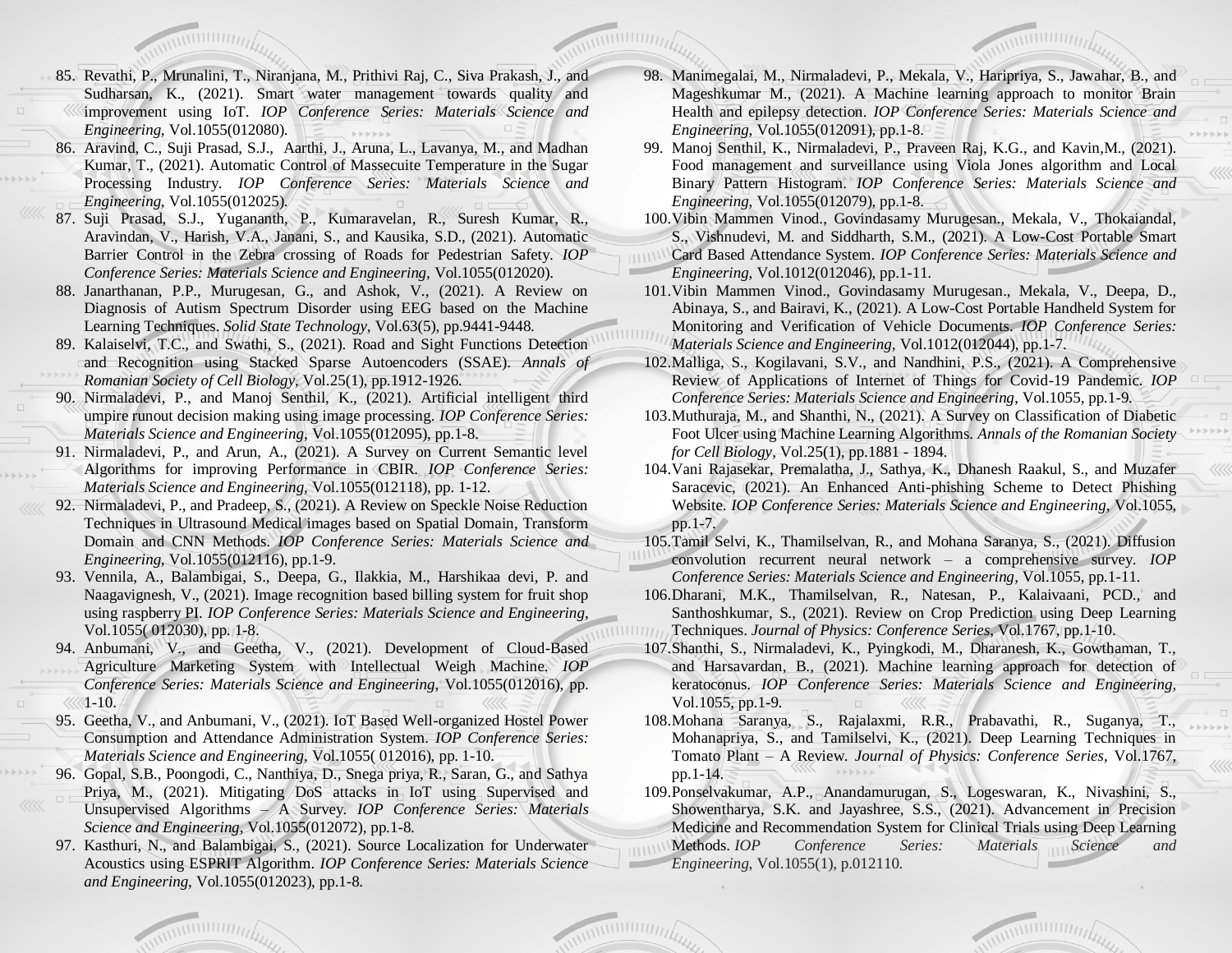- 110.Sentamilselvan, K., Suresh, P., Kamalam, G.K., Mahendran, S. and Aneri, D., (2021). Detection on sarcasm using machine learning classifiers and rule based approach. *IOP Conference Series: Materials Science and Engineering,* Vol.1055(1), p.012105.
- 111.Anitha, N., Priya, R.D., Baskar, C. and Jaikaran, D., (2021). Design of prescriptive model using nano-enabled sensors for water treatment and precise drip irrigation. *IOP Conference Series: Materials Science and Engineering,*  Vol.1055(1), p.012068.
- 112.Logeswaran, K., Andal, R.K.S., Ezhilmathi, S.T., Khan, A.H., Suresh, P. and Kumar, K.P., (2021). A Survey on metaheuristic nature inspired computations used for Mining of Association Rule, Frequent Itemset and High Utility Itemset. *IOP Conference Series: Materials Science and Engineering,* Vol.1055(1), p.012103.
- 113.Suresh Kumar, N., Thangamani, M., Sasikumar, V., Nallusamy, S., (2021). An Improved Machine Learning Approach for Predicting Ischemic Stroke. *International Journal of Engineering Trends and Technology*, Vol.69(1), 111- 115.
- 114.Prasanna Kumar, K.R., Kousalya, K., Vishnuppriya, S., Ponni, S., and Logeswaran, K., (2021). Enhanced Crow Search Algorithm for Task Scheduling in Cloud Computing. *IOP Conference Series: Materials Science and Engineering,* Vol.1055(1), p.012102.
- 115.Muthukrishnan, H., Jeevanantham, A., Sunita, B., Najeerabanu, S. and Yasuvanth, V., (2021). Performance Analysis of Wi-Fi and LoRa Technology and its Implementation in Farm Monitoring System. *IOP Conference Series: Materials Science and Engineering,* Vol.1055(1), p.012051).
- 116.Kamalam, G.K., Kalaiyarasi, T., Monaa, S.V., and Gurudharshini, B., Kamalam, G.K., Kalaiyarasi, T., Monaa, S.V. and Gurudharshini, B., (2021). Min-Time TS: task resource mapping algorithm in cloud computing. *IOP Conference Series: Materials Science and Engineering,* Vol.1055(1), p.012096.
- 117.Ramya, S., Baskar, R., Maheswari, S., and Manikandan, P., (2021). Experimental analysis on the synergistic effect of combined use of ozone and UV radiation for the treatment of dairy industry wastewater. *Environmental Engineering Research*, Vol.26(5), p. 200375.
- 118.Arun Jeganatha Joseph, P., Maheswaran, K., and Arul Rayappan, I., (2021). Structural and optical studies on  $DY^{3+}$  ions doped alkali lead borophosphate glasses for white light applications. *Journal of Non-crystalline Solids*, Vol.557, p.120652.
- 119.Srinivasan, P., John Bosco, A., Kalaivizhi, R., Arockia Selvi, J., Sivakumar, P., (2021). Adsorption isotherm and kinetic sstudy of direct orange 102 dyes on TNJ activated carbon. *Material Today: Proceedings*, Vol.34, pp.389-394.
- 120.Saravanan, T.M., Kavitha, T., Hemalatha, S., Gourav Kumar (2021). Marketing decision making using sentiment score with co-extracting opinion target words from reviews. *IOP Conference Series: Materials Science and Engineering*, Vol.1055, Article ID: 012074.
- 121.Saravanan, TM., Kavitha, T., Hemalatha, S., Ankit Kumar (2021). Multi stratagem analysis of sentiments on twitter data using partial phrase harmonizing. *IOP Conference Series: Materials Science and Engineering*, Vol.1055, Article ID: 012075.
- 122.Sathya Krishnamoorthy., Premlatha Jayapaul., and Vani Rajasekar., (2021). A modernistic appraoach for chaotic based pseudo random number geberator secured with gene dominance. *Sadhana-Indian Academy of Sciences*, Vol.46(8).
- 123.Sathya, K., Premlatha, J., and Vani Rajasekar., (2021). Investigation of strength and security of Pseudo random number Generators. *IOP Conference Series: Materials Science and Engineering*, Vol. 1055, p.012076.
- 124.Malathy, S., Karthiga, R.R., Swetha, K., and Preethi, G., (2021). Disease Detection in fruits using Image processing. *IEEE Xplore, 6th International Conference on Inventive Computation Technologies (ICICT),* doi:10.11091/ICICT50816.2021.9358541.
- 125.Vanitha, C.N., and Malathy, S., (2021). A Multi-syndrome Pathology for Breast cancer through Intelligent Learning. *IOP Conference Series: Materials science and Engineering*, Vol. 1055, p.012073.
- 126.Vanitha, C.N., Malathy, S., (2021). Optimizing wireless multimedia sensor networks path selection using Resource Levelling Technique in Transmitting Endoscopy biomedical data. *IOP Conference Series: Materials Science and Engineering*, Vol.1055, p.012071.
- 127.Ravisankar, B., Senthilnathan, N., Sethupathi, P., (2021). Overview of various aspects of magnetization in permanent magnet motors. *IEEE Xplore, 6th International Conference on Inventive Computation Technologies (ICICT)*, doi:10.11091/ICICT50816.2021.9358495.
- 128.Ravisankar, B., Senthilnathan, N., Sethupathi, P., (2021). Overview on various techniques for Reduction of cogging torque and torque ripples of permanent
- Magnet motors of different rotor configurations. *IOP Conference Series: Materials science and Engineering*, Vol.1055, p.012132.
- 129.Vanitha, C.N., Sridhar, K.L., and Dhivakar, R., (2021). Automation of noise detection using Internet of Things. *IEEE Xplore, 6th International Conference on Inventive Computation Technologies* (*ICICT*), doi:10.1109/ICICT50816.2021.9358628.
- 130.Parvathavarthini, S., and Deepa, D., (2021). A hybrid artifical neural network classifier based on feature selection using binary dragonfly optimization for breast cancer detection. *IOP Conference Series: Materials Science and Engineering*, Vol.1055, p.012107.
- 131.Gokila Brindha, P., Kavinraj, M., Manivasakam, P., Prasanth, P., (2021). Brain tumor detection from MRI images using deep learning techniques. *IOP Conference Series: Materials Science and Engineering*, Vol. 1055, p.012115.
- 132.Renukadevi, N.T., Saraswathi, K., Karunakaran, S., Anguraj, B., (2021). Categorization of Diabetic Retinopathy using Deep learning Techniques. *IOP Conference Series: Materials Science and Engineering*, Vol. 1055, p.012087.